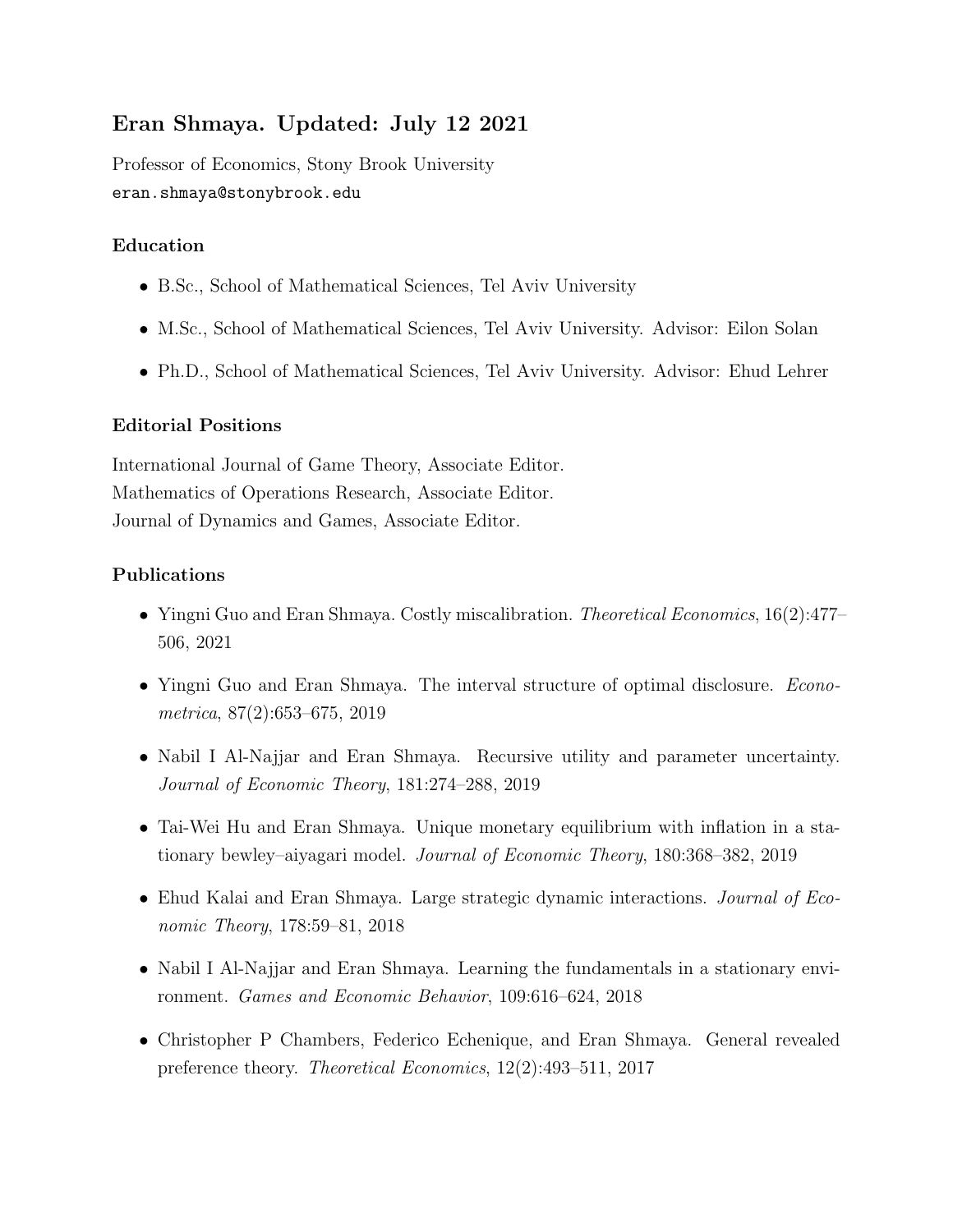- Eran Shmaya and Leeat Yariv. Experiments on decisions under uncertainty: A theoretical framework. American Economic Review, 106(7):1775–1801, 2016
- Yi-Chun Chen, Ehud Lehrer, Jiangtao Li, Dov Samet, and Eran Shmaya. Agreeing to agree and dutch books. Games and Economic Behavior, 93:108–116, 2015
- Ronen Gradwohl and Eran Shmaya. Tractable falsifiability. *Economics & Philosophy*, 31(2):259–274, 2015
- Nabil I Al-Najjar and Eran Shmaya. Uncertainty and disagreement in equilibrium models. Journal of Political Economy, 123(4):778–808, 2015
- Yaron Azrieli and Eran Shmaya. Rental harmony with roommates. Journal of Economic Theory, 153:128–137, 2014
- J´anos Flesch, Jeroen Kuipers, Ayala Mashiah-Yaakovi, Gijs Schoenmakers, Eran Shmaya, Eilon Solan, and Koos Vrieze. Non-existence of subgame-perfect  $\epsilon$ -equilibrium in perfect information games with infinite horizon. International Journal of Game Theory, 43(4):945–951, 2014
- Christopher P Chambers, Federico Echenique, and Eran Shmaya. The axiomatic structure of empirical content. American Economic Review, 104(8):2303–19, 2014
- Alvaro Sandroni and Eran Shmaya. A prequential test for exchangeable theories. Journal of Dynamics and Games, 1:497–505, 2014
- Ehud Lehrer, Dinah Rosenberg, and Eran Shmaya. Garbling of signals and outcome equivalence. Games and Economic Behavior, 81:179–191, 2013
- Alvaro Sandroni and Eran Shmaya. Eliciting beliefs by paying in chance. *Economic* Theory Bulletin, 1(1):33–37, 2013
- Yaron Azrieli and Eran Shmaya. Lipschitz games. *Mathematics of Operations Research*, 38(2):350–357, 2013
- Tai Wei Hu and Eran Shmaya. Expressible inspections. Theoretical Economics, 8(2):263–280, 2013
- Eran Shmaya. The determinacy of infinite games with eventual perfect monitoring. Proceedings of the American Mathematical Society, 139(10):3665–3678, 2011